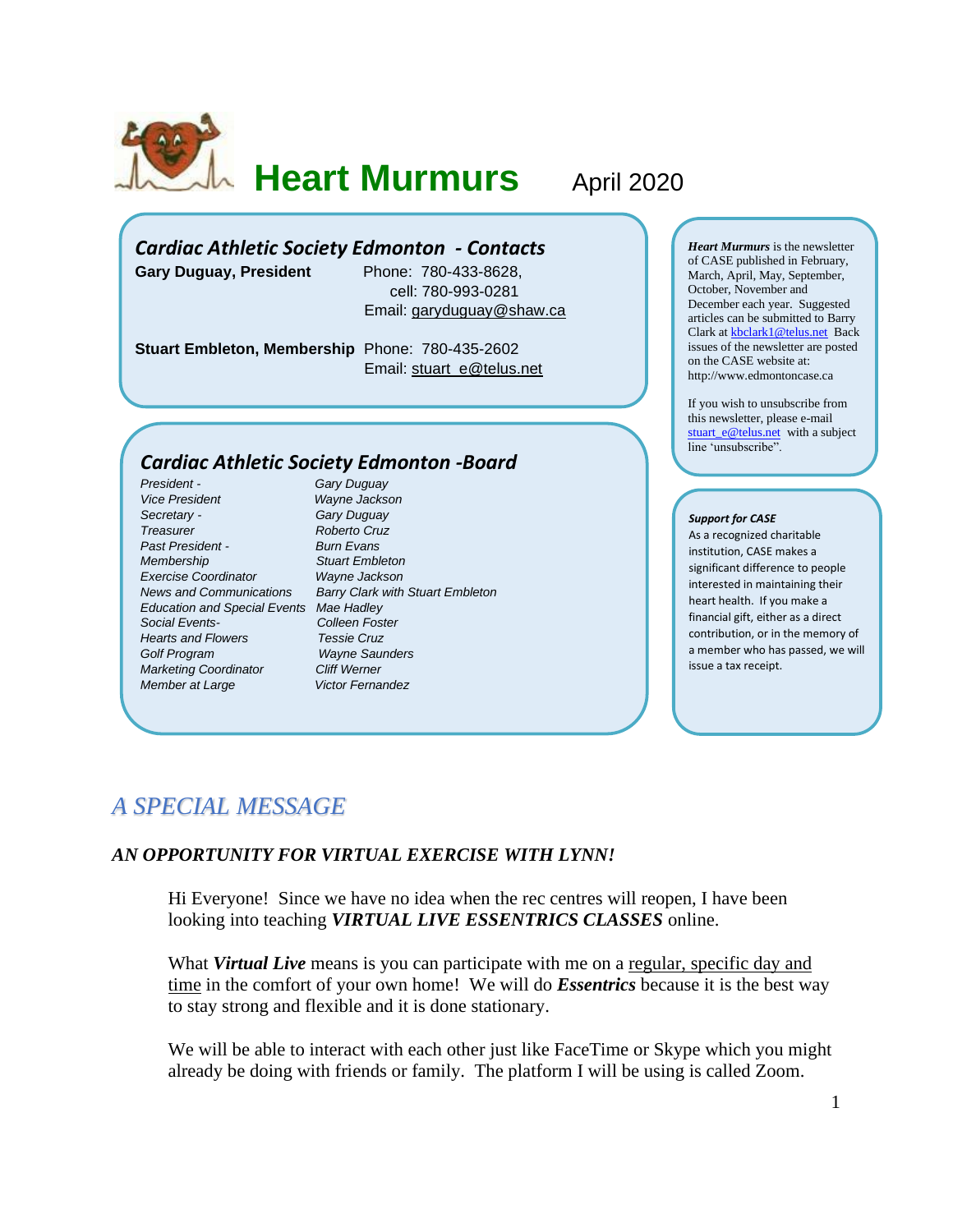I would love to do a class with you...CASE members only and/or your family. You will need a Lap top or iPad (iPad is pretty small for viewing but not impossible) and ideally a lap top that can hook up to your TV so that you get a bigger view of me which will make it easier for you to follow me. I will be able to see all of you and will be communicating with you as I do in class.



I am in the initial stages of setting this up but it's almost complete. I wanted to take the opportunity of the newsletter to let you know about this. I will not go into detail here. What I would like to do first, is to see who of you are interested and have the means to participate.

**If this is something you would like to do, please email me at [lbohuch85@gmail.com](mailto:lbohuch8@gmail.com) by April 6 and let me know you are interested.** 

SHUCKS!...You can even email just to chat if you'd like. I'd love to hear from you! There may be a minimal cost associated with this as I need to pay for the platform, music license and liability insurance. I will follow up with an email with more details, (even details on how to hook your laptop to your TV) to all those who have contacted me. You can even decide after April 6 if you like, you can join in the fun anytime!

If this goes well, and the closure is much longer than expected, I may be able to do a similar type class as Healthy at Heart but instead of walking we would march on the spot....soup cans instead of weights...towels instead of bands, etc.

So that's it for now. I sincerely hope that each and everyone of you do your part to stay healthy and active during this difficult time. I know I am!

# **"And soon this too shall pass"**

Looking forward to hearing from you!

Lynn

# *A NOTE FROM THE PRESIDENT*

The Covid-19 outbreak has effectively shut down all CASE functions because many of them involve group activities where we are in close contact with each other and the facilities we were using have been closed. Although the initial thoughts were that this would only be for a month, I think we have all come to the realization that this could drag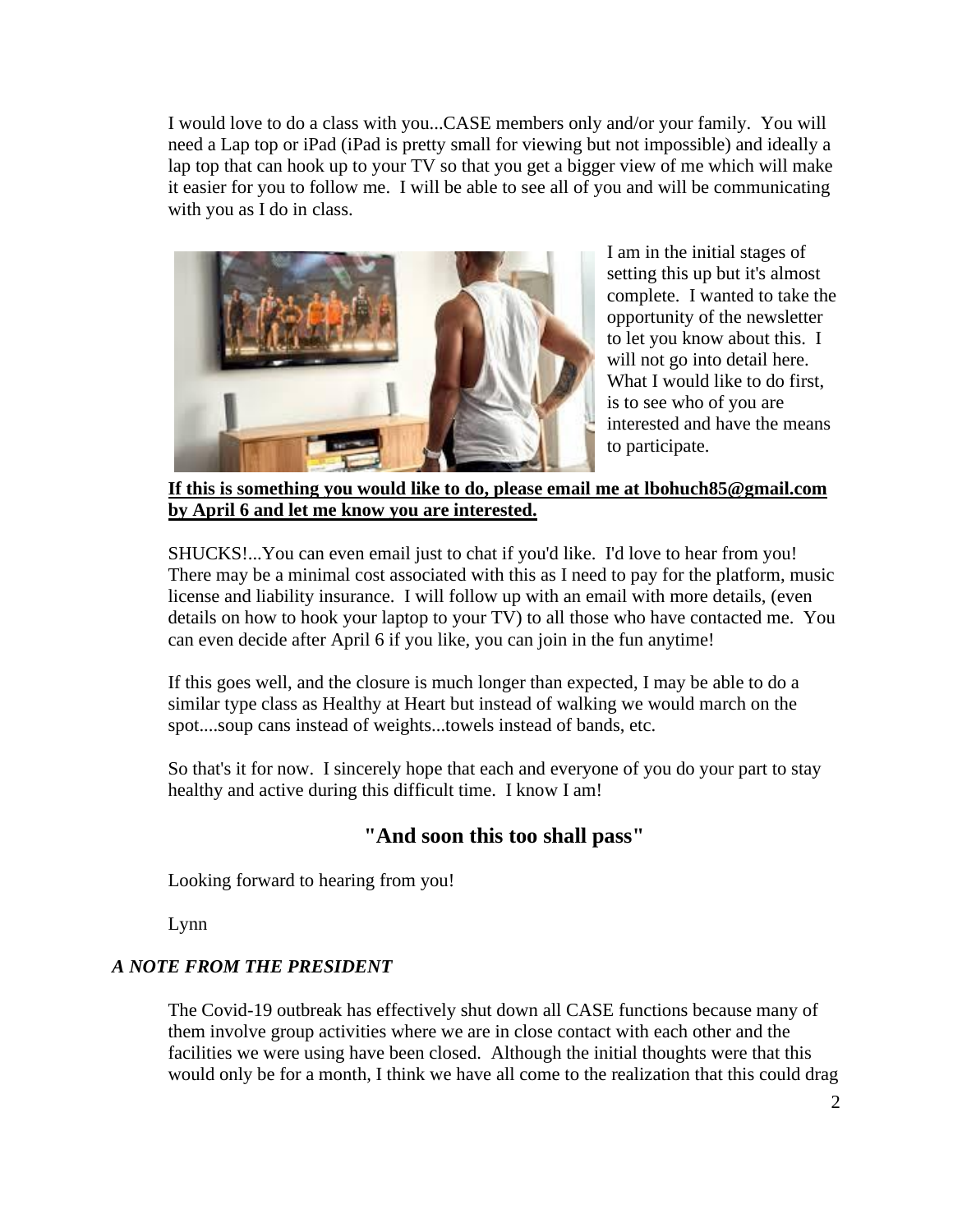out for at least another month or two. That is why our current Calendar shows all CASE activities as cancelled.

So, what are CASE members to do in the interim. In putting together this newsletter, Barry Clark has provided several suggestions of how to keep fit in your home. These exercises will help keep our CASE members active until we can once again exercise at the Terwillegar Community Recreation Centre. Lynn is providing another opportunity as outlined above.

One of the most important things that CASE does in addition to exercise is to provide opportunities for our members to socialize. The opportunities to socialize have been significantly reduced. We must now rely on social media to keep connected. I would like to suggest that CASE members contact each other just to say hello and check up on how they are doing. This is our opportunity to let everyone know we are still thinking about them.

Although we are living in a time of uncertainty, we should know that we are all in this together. Stay safe.

Gary Duguay President CASE

### *DO IT YOURSELF, CASE*

Heart health is the primary focus of CASE. Sadly, the impact of Corovid 19 has shut down all opportunities for our joint physical and social activities that help to keep us healthy. Because we are all house-bound for the (un)foreseeable future does not mean we have to sit and vegetate. Lynn is offering a unique opportunity to keep fit. There have been several recent articles making suggestions about how we can work to maintain or improve our physical health without leaving home (except perhaps for solitary walking). If these do not meet your needs, look online. There are lots of ideas about how to keep moving. This issue of Heart Murmurs has assembled a few. Above all, keep moving and stay healthy!

#### *A QUICK GUIDE TO KEEPING FIT IN YOUR HOME*

Although we have to stay at home, it is vital that we keep moving. As we age, we naturally lose muscle mass at a steady rate and this accelerates past the age of 75. "However, even a short period of sedentary living can dramatically increase this decline," says Caroline Clarke, an occupational therapist at Age UK. Here's a quick guiding to using your home as a gym to stay fit.

*Climb the Stairs:* Stair climbing works your heart, lungs and leg muscles. Japanese research found that using the stairs for two sets of three minutes in the one to two hours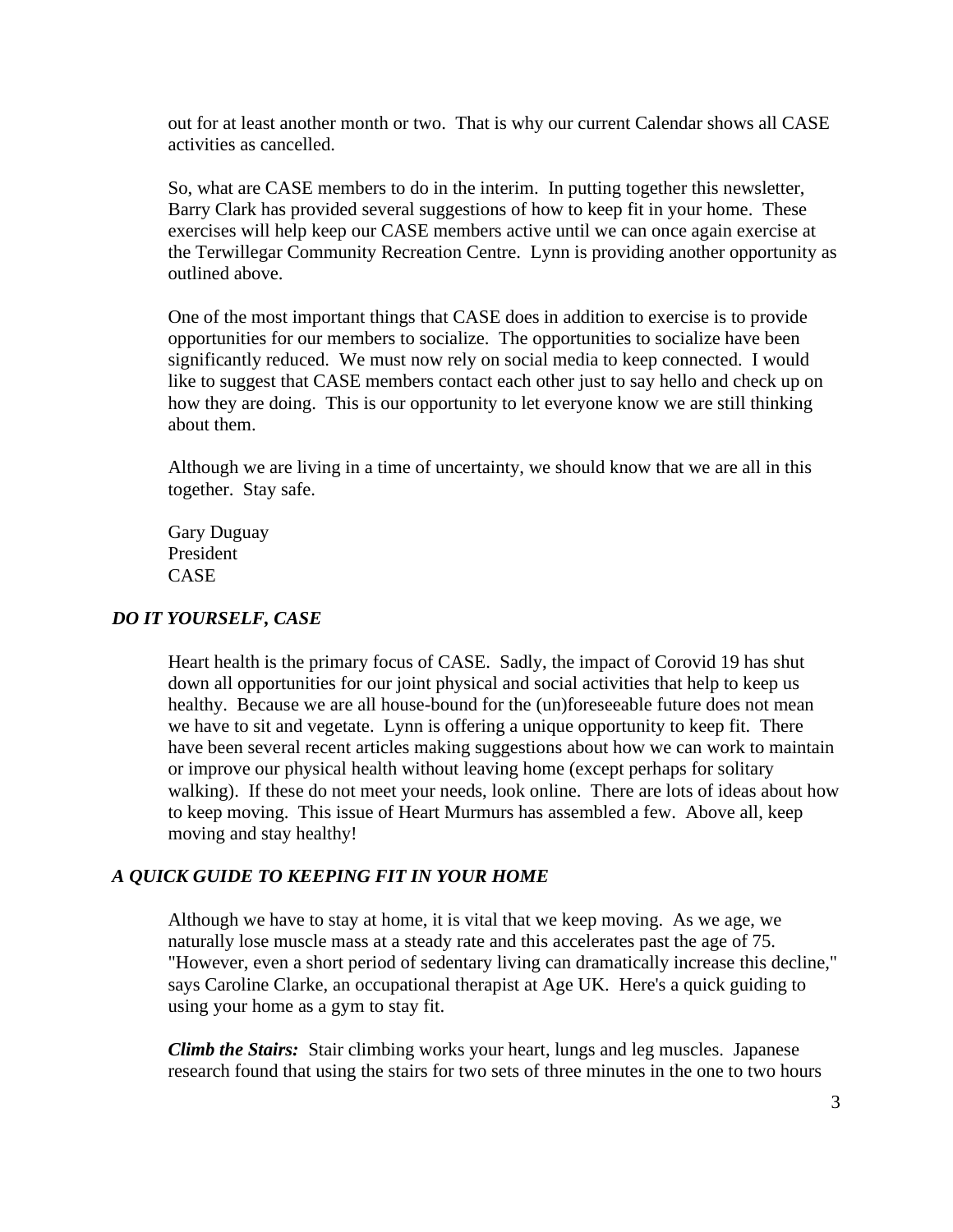after eating lowered blood sugar levels in those with type 2 diabetes. Personal trainer Elliot Upton says: "Even taking side steps while holding the bannister challenges the body in different ways." You can also march on the spot if you don't have stairs.

*Push Walls*: Pushing against something that won't move while you also don't move creates what's known as an isometric contraction of the muscle. Isometric exercises help maintain muscle mass and can be particularly good for people recovering from injury or with problems such as arthritis, which can affect movement and lower blood pressure. A couple of simple moves can get you started. First, stand with feet 2 inches away from the wall, hands pressed against it in an upright press-up position. Lean forward and push and hold for 10 seconds. Now, move your feet back another 2 inches and repeat the hold. Keep moving back until you reach the point when you start with straight arms.

*Improvise Weights*: A backpack filled with books can act like a weighted vest. You can climb up the stairs with it on, or perform lunges, squats or push-ups. One trainer likes to raid her kitchen for makeshift weights. "I have a heavy Le Creuset pan that I have been known to use in a workout. "It's good for side bends targeting the oblique muscles. Or I squat, grab it and then raise it straight over my head before repeating."

*Video Classes*: AGE UK has a free exercise video appropriate for all older people who want to work out at home. It can be downloaded from generationgames.org.uk

Source: Helen Foster 19 March, 2020 [http://www.irishnews.com/lifestyle/2020/03/19/news/coronavirus](http://www.irishnews.com/lifestyle/2020/03/19/news/coronavirus-our-quick-guide-to-keeping-fit-without-having-to-leave-your-house-1870351/)[our-quick-guide-to-keeping-fit-without-having-to-leave-your-house-1870351/](http://www.irishnews.com/lifestyle/2020/03/19/news/coronavirus-our-quick-guide-to-keeping-fit-without-having-to-leave-your-house-1870351/)

## **TAKE CARE OF YOURSELF IN QUARANTINE OR ISOLATION STARTING NOW**

"Trying to preserve some sense of normalcy is really important for people's well-being," said [Dr. Russell G. Buhr, a](https://www.uclahealth.org/russell-buhr) pulmonologist at U.C.L.A. Health. Maintaining a routine like getting up and getting dressed and doing what you usually do, can positively affect mental health. "And good mental health promotes good physical health," he added.

But there's more to do. Dani Johnson, a physical therapist at the [Mayo Clinic Healthy](https://healthyliving.mayoclinic.org/)  [Living Program,](https://healthyliving.mayoclinic.org/) encourages people who are staying home to get creative. "Every little bit of movement counts," she said. "So when we're confined to our home, move, move, move." You don't need fancy equipment or a lot of time; you just need to weave exercise into your schedule.

The American Heart Association [recommends](https://www.heart.org/en/healthy-living/fitness/fitness-basics/aha-recs-for-physical-activity-in-adults) adults engage in at least 150 minutes (two and a half hours) per week of moderate-intensity aerobic activity, or 75 minutes per week of vigorous aerobic activity. A combination of both would work too, preferably spread throughout the week. Let's start with six things you can do every day to maintain your physical and mental health if you're isolating at home.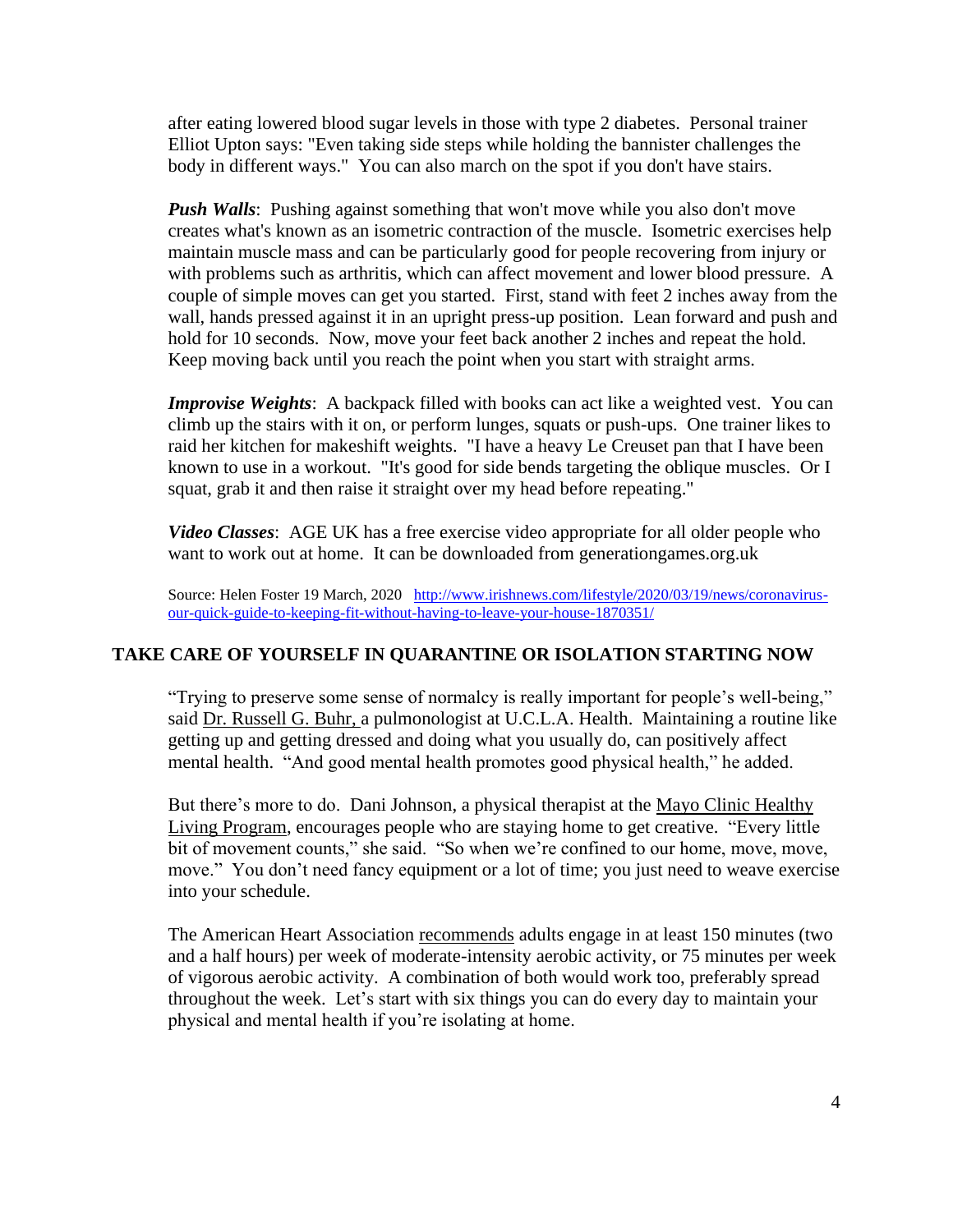*Right now, start bringing movement into tiny moments:* Next time you watch a TV show, get up and do some squats during the commercials, Ms. Johnson said. Do heel raises when you're washing dishes. Do side lunges when you're throwing clothes in the dryer.

*Improvise for tools — they're all around you: There are ways to add resistance even* when lacking proper gym equipment. Ms. Johnson recommends tossing cans of food in a bag that you carry around the house. That becomes a weight for building strength and endurance.

*Get your heart rate up, multiple times a day***:** "Stairs can be your cardiovascular best friend," Ms. Johnson said. If you have access to stairs in your home or apartment, going up and down those stairs is a great way to get your blood pumping. For a great full-body home workout, you can do an entire circuit sequence for up to 30 to 45 minutes. If you are working movement into your daily tasks, she also suggests creating more activity while doing things you already need to get done. For example, if you're carrying laundry upstairs, take an extra lap or two up and down the stairs to work in extra steps. "Every little bit counts toward a healthier you," Ms. Johnson said. A professor of medicine at Harvard Medical School, recommends simple fitness exercises like marching in place, doing jumping jacks or jogging in place with high knees.

*[Get out and walk,](https://www.nytimes.com/2020/03/17/style/self-care/is-it-ok-to-go-for-a-walk-coronavirus.html) even for just 15 minutes:* As long as the public health practitioners haven't suggested a total lockdown, and you're able to maintain a reasonable amount of distance, and you're being good about hand hygiene, then [getting outside for a walk is](https://www.nytimes.com/2020/03/17/style/self-care/is-it-ok-to-go-for-a-walk-coronavirus.html)  [good.](https://www.nytimes.com/2020/03/17/style/self-care/is-it-ok-to-go-for-a-walk-coronavirus.html) It clears your mind, and it keeps you active. Everyone should all aim for 150 minutes of physical activity every week, he said, but the amount of time you walk each day can vary. What counts is that you're moving your body and maintaining physical isolation from others.

**Stretch it out for at least 30 seconds:** Stretching is essential because it helps maintain flexibility. The Mayo Clinic [says](https://www.mayoclinic.org/healthy-lifestyle/fitness/in-depth/stretching/art-20047931) you should be stretching at least two to three times a week and you should hold each stretch for 30 seconds for most areas and up to 60 seconds for sore or problem areas. Don't bounce, which can cause injury. Expect to feel tension while you're stretching, but not pain.



Credit...Photo Illustration by The New York Times; courtesy of Dani Johnson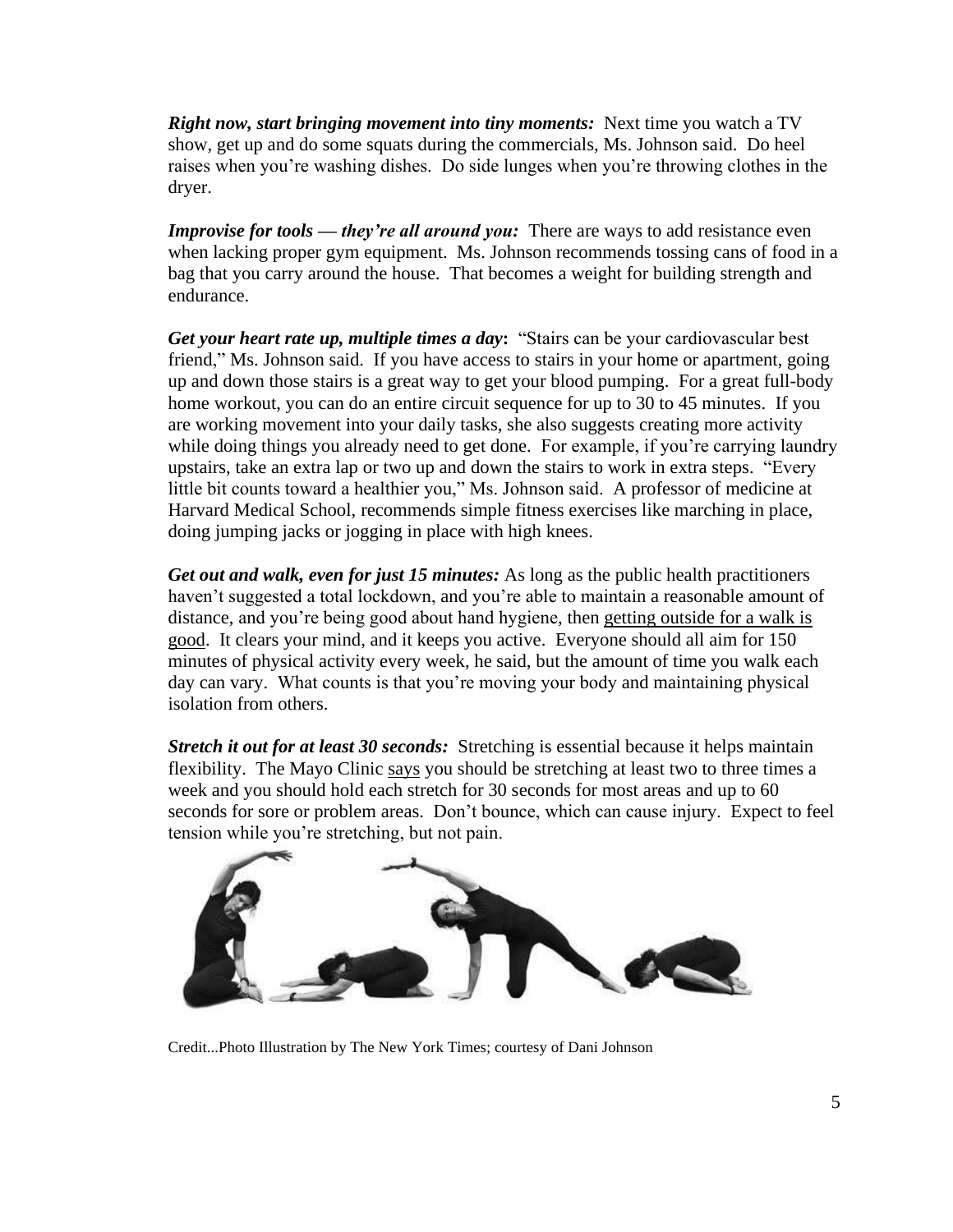**Work on your breathing, because anxiety is real:** Ms. Johnson recommends a technique called diaphragmatic breathing. Lie down on your back and put your hands on your abdominal region. When you breathe in, make your belly rise. And when you breathe out, your belly should fall. Stay in that position and take 10 deep breaths. "It's really important that we take a few moments and pause and really just sort of relax ourselves and our nervous system," Ms. Johnson said.

Make sure you clean up after yourself. Dr. Buhr said that even if you're doing activities in your home, you still need to observe the same kind of hygiene practices that health officials are advising. You should wash your hands carefully and try not to touch your face. If you need to touch your face, he recommends using a clean towel. And if you're using any kind of gym equipment at home, clean it with soap and water or any household cleaner before and after so that if you're sharing it with others, you're not spreading germs around.

### **Resources you can take advantage of online**

- Here's a thorough [guide](https://www.nytimes.com/guides/well/beginner-yoga) to yoga for people of all experience levels, with links to a variety of apps and classes. <https://www.nytimes.com/guides/well/beginner-yoga> If you're looking to relax, this [guide](https://www.nytimes.com/guides/well/yoga-stress) to yoga can help walk you through it.
- A [series](https://www.nytimes.com/2020/02/18/well/move/in-6-minutes-you-can-be-done-with-your-workout.html) of six-minute workout videos that exercise four main muscle groups: cardio, the lower body, the upper body and the core.
- A [guide](https://www.nytimes.com/guides/well/strength-training-plyometrics) to a nine-minute strength workout that should be used two to three times a week for maximum benefits. [https://www.nytimes.com/guides/well/strength](https://www.nytimes.com/guides/well/strength-training-plyometrics)[training-plyometrics](https://www.nytimes.com/guides/well/strength-training-plyometrics)
- A [guide](https://www.nytimes.com/guides/well/how-to-meditate) to meditation, if you just need grounding. https://www.nytimes.com/guides/well/how-to-meditate

Source: B[y Anna Goldfarb](https://www.nytimes.com/by/anna-goldfarb) NY Times Published March 20, 2020 Updated March 22, 2020 <https://www.nytimes.com/2020/03/20/style/self-care/isolation-exercise-meditation-coronavirus.html>